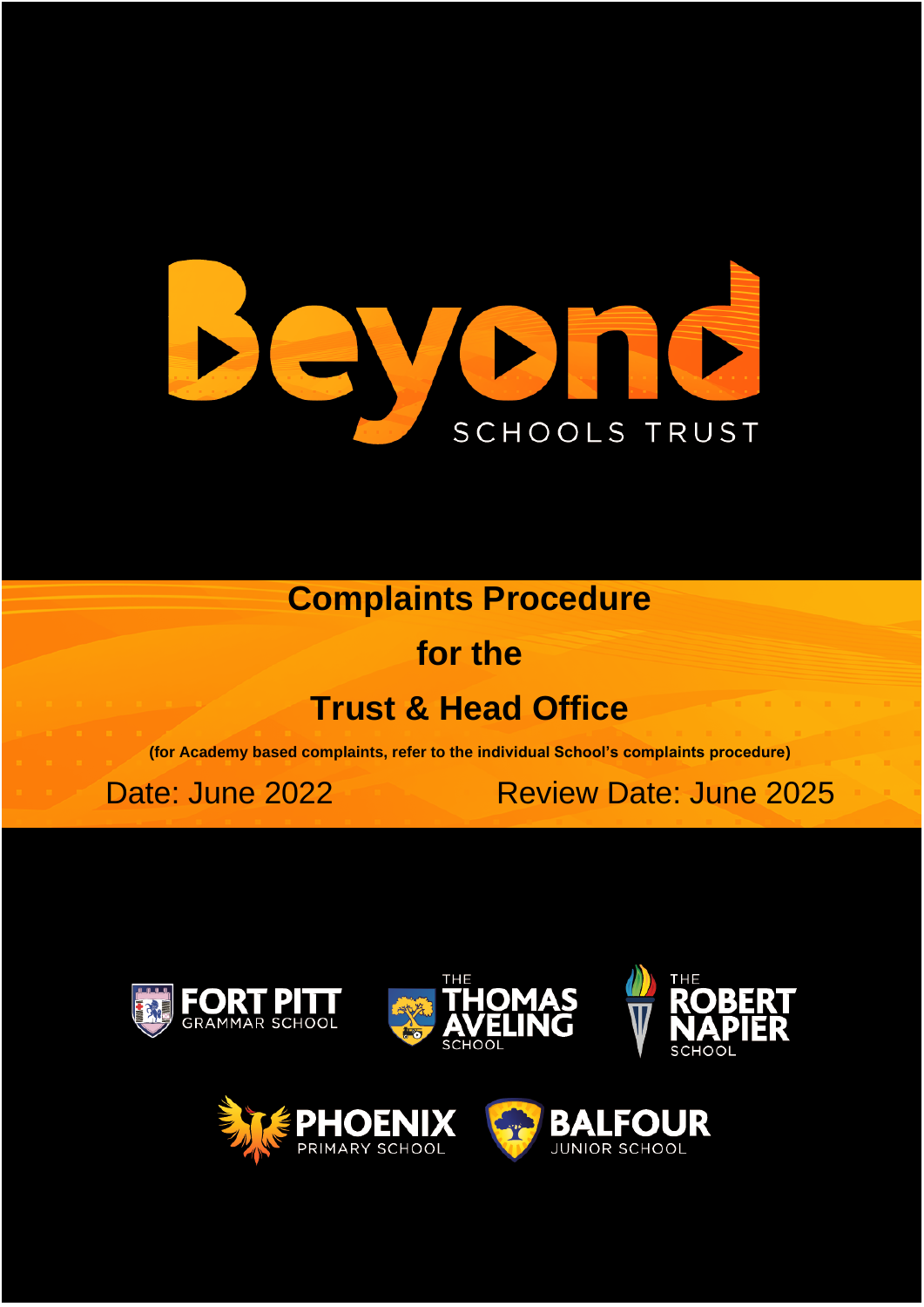# **Who can make a complaint?**

This complaints procedure is not limited to parents or carers of children that are registered at schools within the Trust. Any person, including members of the public, may make a complaint to the Beyond Schools Trust about any provision of facilities or services that we provide. Unless complaints are dealt with under separate statutory procedures (such as appeals relating to exclusions or admissions), we will use this complaints procedure.

#### **The difference between a concern and a complaint**

A concern may be defined as '*an expression of worry or doubt over an issue considered to be important for which reassurances are sought'*.

A complaint may be defined as '*an expression of dissatisfaction however made, about actions taken or a lack of action*'.

It is in everyone's interest that concerns, and complaints are resolved at the earliest possible stage. Many issues can be resolved informally, without the need to use the formal stages of the complaint's procedure. The Beyond Schools Trust takes concerns seriously and will make every effort to resolve the matter as quickly as possible.

If you have difficulty discussing a concern with a particular member of staff, we will respect your views. In these cases, the CEO, will refer you to another staff member. Similarly, if the member of staff directly involved feels unable to deal with a concern, you will be referred to another staff member. The member of staff may be more senior but does not have to be. The ability to consider the concern objectively and impartially is more important.

We understand however, that there are occasions when people would like to raise their concerns formally. In this case, the Beyond Schools Trust will attempt to resolve the issue internally, through the stages outlined within this complaint's procedure.

#### **How to raise a concern or make a complaint**

A concern or complaint can be made in person, in writing or by telephone. They may also be made by a third party acting on behalf of a complainant, as long as they have appropriate consent to do so.

Complaints against Head Office staff (except the CEO) should be made in the first instance, to the CEO via the Executive Assistant to the CEO*.* Please mark correspondence as Private and Confidential.

Complaints that involve or are about the CEO should be addressed to the Chair of Trustees, via the Clerk to the Trustees. Please mark them as Private and Confidential.

Complaints about the Chair of the Trustees, any individual Trustee or Member or the whole Trustee Board should be addressed to the Clerk to the Trustees via the Trust Office. Please mark correspondence as Private and Confidential.

Complaints about the Chief Executive Officer (CEO), or a Head office member of staff, or a trustee of the Trust, should be addressed to Chair of Trustees, via the Trust Office. Please mark them as Private and Confidential.



**Complaints Policy 2 of 18**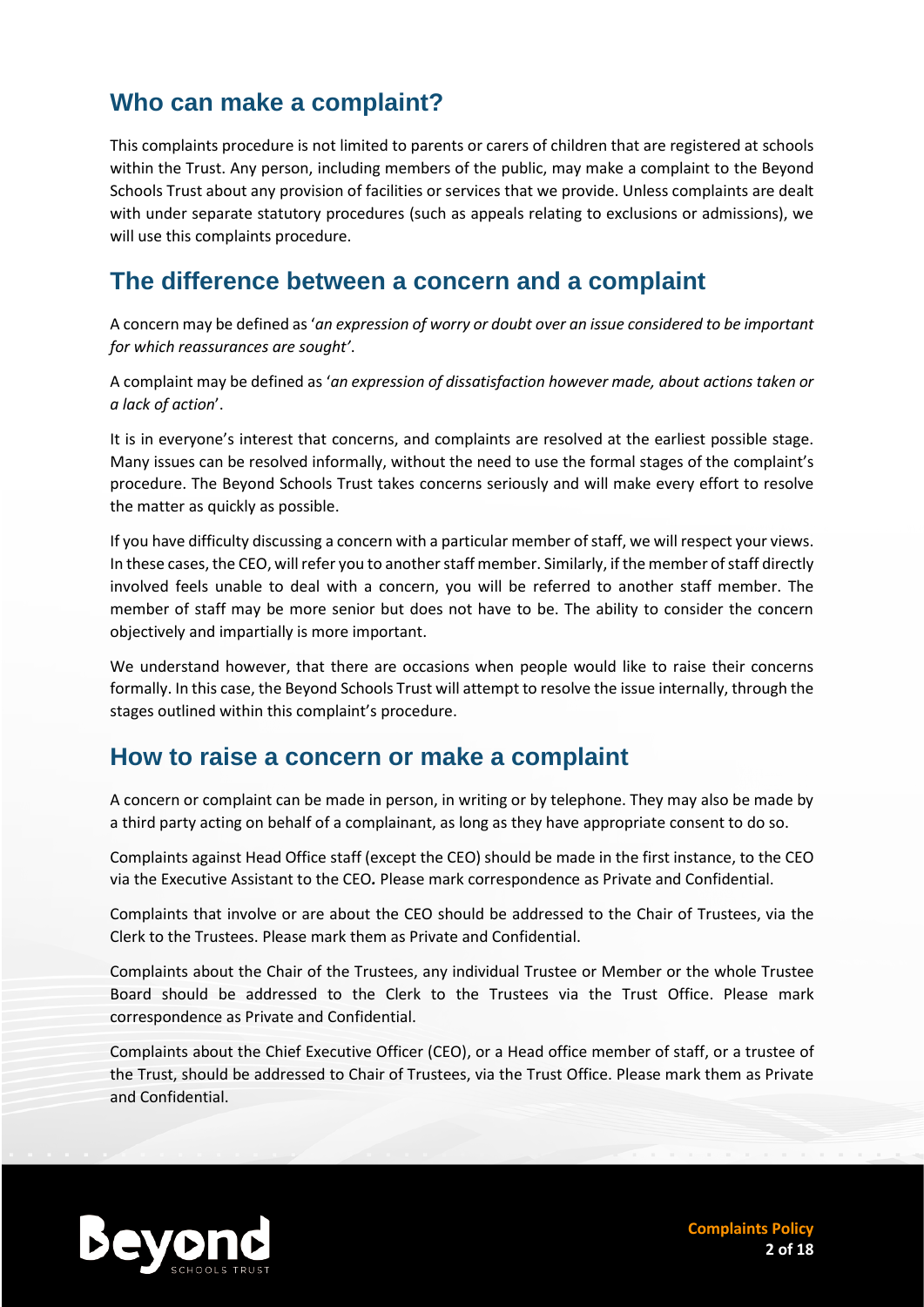For ease of use, a template complaint form is included at the end of this procedure. If you require help in completing the form, please contact the Trust Office. You can also ask a third-party organisation for example like the Citizens Advice to help you.

In accordance with equality law, we will consider making reasonable adjustments if required, to enable complainants to access and complete this complaints procedure. For instance, providing information in alternative formats, assisting complainants in raising a formal complaint or holding meetings in accessible locations.

#### **Anonymous complaints**

We will not normally investigate anonymous complaints. However, the CEO or Chair of Trustees, if appropriate, will determine whether the complaint warrants an investigation.

# **Timescales**

You must raise the complaint within three months of the incident or, where a series of associated incidents have occurred, within three months of the last of these incidents. We will consider complaints made outside of this time frame if exceptional circumstances apply.

#### **Complaints received outside of term time**

We will consider complaints made outside of term time to have been received on the first school day after the holiday period.

# **Scope of this complaint's procedure**

This procedure covers all complaints about any provision of community facilities or services by the Beyond Schools Trust, other than complaints that are dealt with under other statutory procedures, including those listed below.

| <b>Exceptions</b>                 | Who to contact                                                |  |
|-----------------------------------|---------------------------------------------------------------|--|
| Admissions to schools             | Concerns about admissions should be handled through a         |  |
|                                   | separate process – either through the appeals process or via  |  |
|                                   | the local authority.                                          |  |
| Matters likely to require a Child | Complaints about child protection matters are handled under   |  |
| Protection Investigation          | our child protection and safeguarding policy and in           |  |
|                                   | accordance with relevant statutory guidance.                  |  |
|                                   | If you have serious concerns, you may wish to contact the     |  |
|                                   | Local Authority Designated Officer (LADO) who has local       |  |
|                                   | responsibility for safeguarding or the Multi-Agency           |  |
|                                   | Safeguarding Hub (MASH).                                      |  |
| Exclusion of children from        | Further information about raising concerns about exclusion    |  |
| school*                           | can be found at: www.gov.uk/school-discipline-                |  |
|                                   | exclusions/exclusions.                                        |  |
|                                   | *complaints about the application of the behaviour policy can |  |



**Complaints Policy 3 of 18**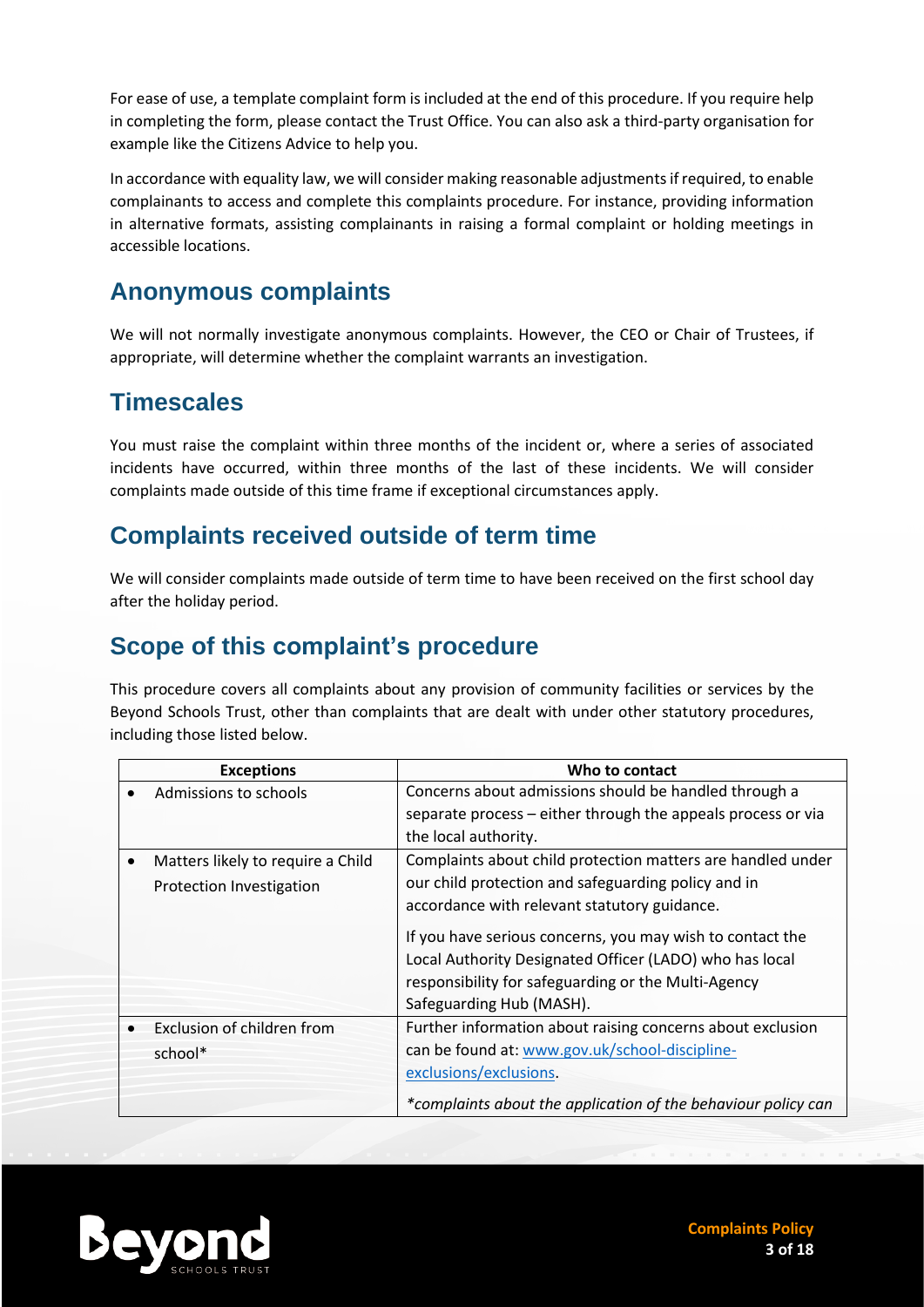|                  | be made through the school's complaints procedure.                                                                                                                                                                                                                                    |
|------------------|---------------------------------------------------------------------------------------------------------------------------------------------------------------------------------------------------------------------------------------------------------------------------------------|
| Whistleblowing   | We have an internal whistleblowing procedure for all our<br>employees, including temporary staff and contractors.                                                                                                                                                                     |
|                  | The Secretary of State for Education is the prescribed person<br>for matters relating to education for whistle-blowers in<br>education who do not want to raise matters direct with their<br>employer. Referrals can be made at:<br>www.education.gov.uk/contactus.                   |
|                  | Volunteer staff who have concerns about our Trust Head<br>Office should complain through the Trust's complaints<br>procedure. You may also be able to complain direct to the LA<br>or the Department for Education (see link above), depending<br>on the substance of your complaint. |
| Staff grievances | Complaints from staff will be dealt with under the Trust's<br>internal grievance procedures.                                                                                                                                                                                          |
| Staff conduct    | Complaints about staff will be dealt with under the Trust's<br>internal disciplinary procedures, if appropriate.                                                                                                                                                                      |
|                  | Complainants will not be informed of any disciplinary action<br>taken against a staff member as a result of a complaint.<br>However, the complainant will be notified that the matter is<br>being addressed.                                                                          |

If other bodies are investigating aspects of the complaint, for example the Police, Local Authority (LA) Safeguarding Teams or Tribunals, this may impact on our ability to adhere to the timescales within this procedure or result in the procedure being suspended until those public bodies have completed their investigations. If this happens, we will inform you of a proposed new timescale.

If a complainant commences legal action against the Beyond Schools Trust in relation to their complaint, we will consider whether to suspend the complaints procedure until those legal proceedings have concluded.

# **Resolving complaints**

At each stage in the procedure, the Beyond Schools Trust wants to resolve the complaint. If appropriate, we will acknowledge that the complaint is upheld in whole or in part. In addition, we may offer one or more of the following:

- an explanation
- an admission that the situation could have been handled differently or better
- an assurance that we will try to ensure the event complained of will not recur
- an explanation of the steps that have been or will be taken to help ensure that it will not happen again and an indication of the timescales within which any changes will be made

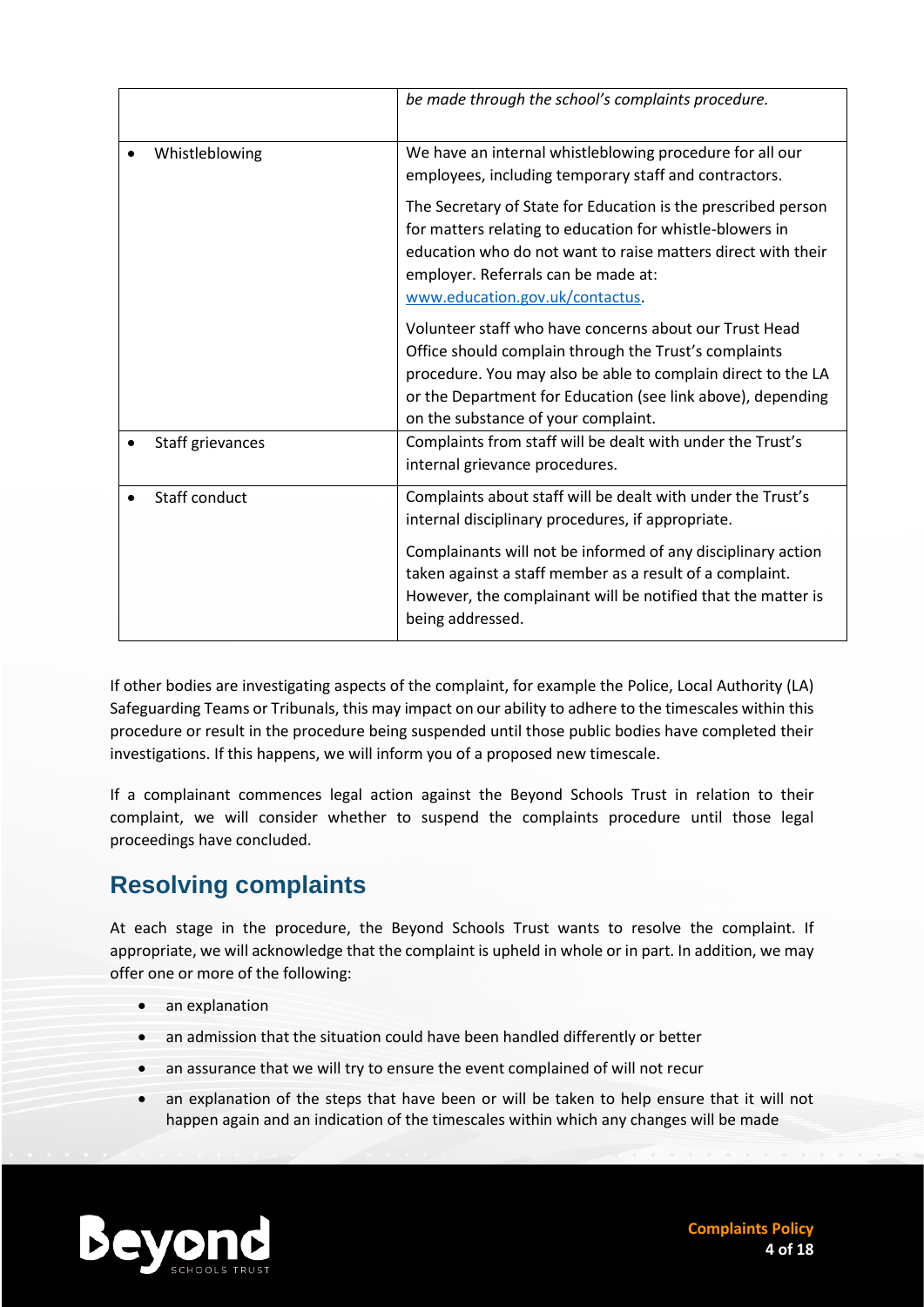- an undertaking to review Trust policies in light of the complaint
- an apology.

# **Withdrawal of a complaint**

If a complainant wants to withdraw their complaint, we will ask them to confirm this in writing.

# **Stage 1 – Informal complaints**

It is to be hoped that most concerns can be expressed and resolved on an informal basis.

Concerns should be raised with either the staff member or their line manager. Complainants should not approach individual Trustees to raise concerns or complaints. They have no power to act on an individual basis and it may also prevent them from considering complaints at Stage 3 of the procedure.

At the conclusion of their investigation, the appropriate person investigating the complaint will provide an informal written response within 5 school days of the date of receipt of the complaint.

If the issue remains unresolved, the next step is to make a formal complaint.

# **Stage 2 – Formal complaints**

Formal complaints must be made to the CEO (unless they are about the CEO), via the Trust Office. This may be done in person or in writing (preferably on the Complaint Form).

The CEO will record the date the complaint is received and will acknowledge receipt of the complaint in writing (either by letter or email) within 5 school days.

Within this response, the CEO will seek to clarify the nature of the complaint, ask what remains unresolved and what outcome the complainant would like to see. The CEO can consider whether a face to face meeting is the most appropriate way of doing this.

*Note: The CEO may delegate the investigation to another member of the Trust's Senior Leadership Team but not the decision to be taken.*

During the investigation, the CEO (or investigator) will:

- if necessary, interview those involved in the matter and/or those complained of, allowing them to be accompanied if they wish
- keep a written record of any meetings/interviews in relation to their investigation.

At the conclusion of their investigation, the CEO will provide a formal written response within 10 school days of the date of receipt of the complaint.

If the CEO is unable to meet this deadline, they will provide the complainant with an update and revised response date.

The response will detail any actions taken to investigate the complaint and provide a full explanation of the decision made and the reason(s) for it. Where appropriate, it will include details of actions the Trust will take to resolve the complaint.

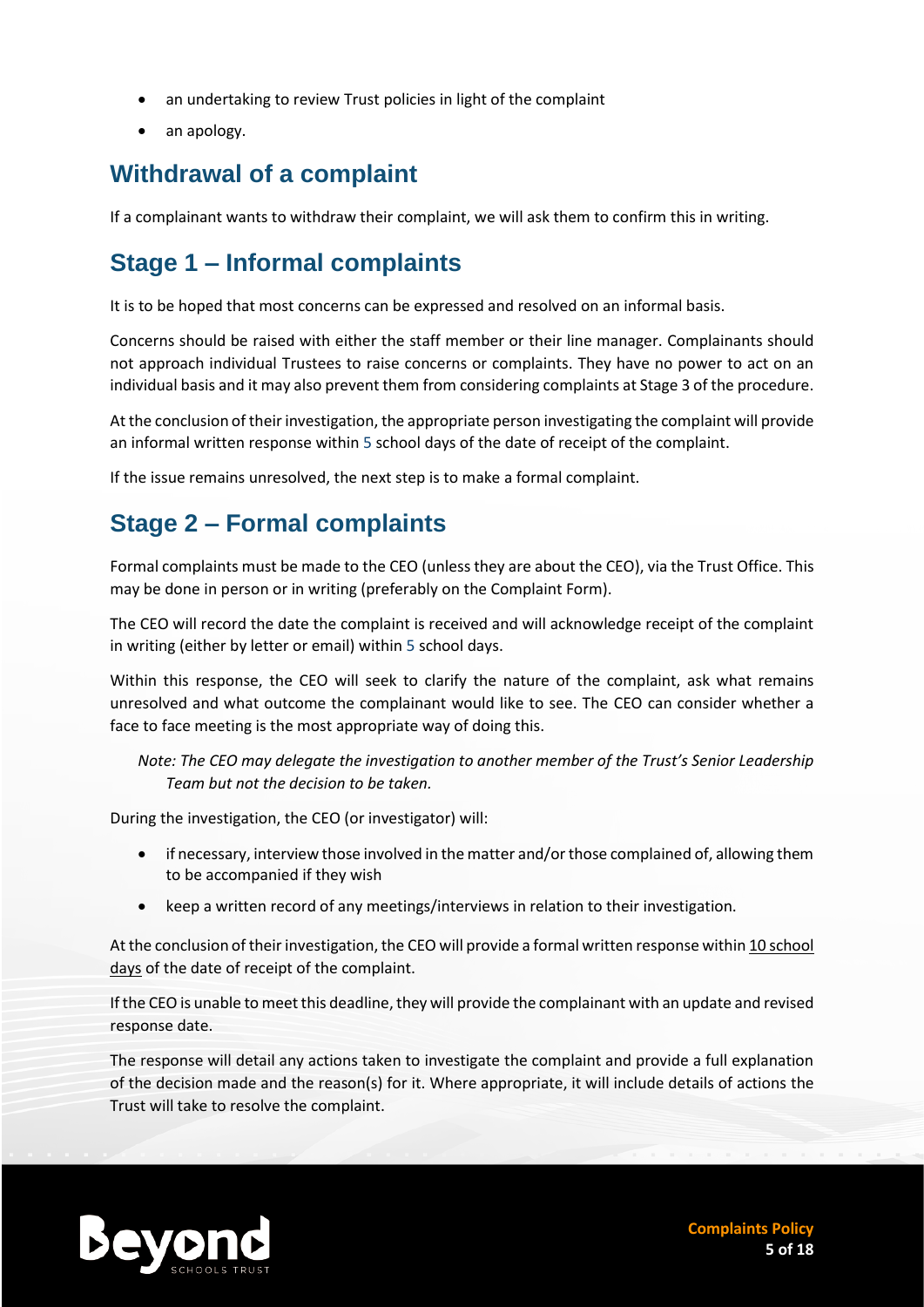The CEO will advise the complainant of how to escalate their complaint should they remain dissatisfied with the outcome of Stage 2.

If the complaint is about the CEO, or a member of the Trustees (including the Chair or Vice-Chair), a suitably skilled Trustee will be appointed to complete all the actions at Stage 2.

Complaints about the CEO or member of the Trustees must be made to the Clerk, via the Trust Office.

If the complaint is:

- jointly about the Chair and Vice Chair or
- the entire Trustees or
- the majority of the Trustees

Stage 2 will be escalated to the Members of the Trust.

#### **Stage 3 – Panel Hearing**

If the complainant is dissatisfied with the outcome at Stage 2 and wishes to take the matter further, they can escalate the complaint to Stage  $3 - a$  panel hearing consisting of at least three people who were not directly involved in the matters detailed in the complaint with one panel member who is independent of the management and running of the Trust. This is the final stage of the complaints' procedure.

A request to escalate to Stage 3 must be made to the Clerk, via the Trust Office, within 10 school days of receipt of the Stage 2 response.

The Clerk will record the date the complaint is received and acknowledge receipt of the complaint in writing (either by letter or email) within 5 school days.

Requests received outside of this time frame will only be considered if exceptional circumstances apply.

The Clerk will write to the complainant to inform them of the date of the meeting. They will aim to convene a meeting within 15 school days of receipt of the Stage 2 request. If this is not possible, the Clerk will provide an anticipated date and keep the complainant informed.

If the complainant rejects the offer of three proposed dates, without good reason, the Clerk will decide when to hold the meeting. It will then proceed in the complainant's absence on the basis of written submissions from both parties.

If the complaint is:

- jointly about the Chair and Vice Chair or
- the entire Trustees or
- the majority of the Trustees

Stage 3 will be heard by the Members and an Independent panel member.

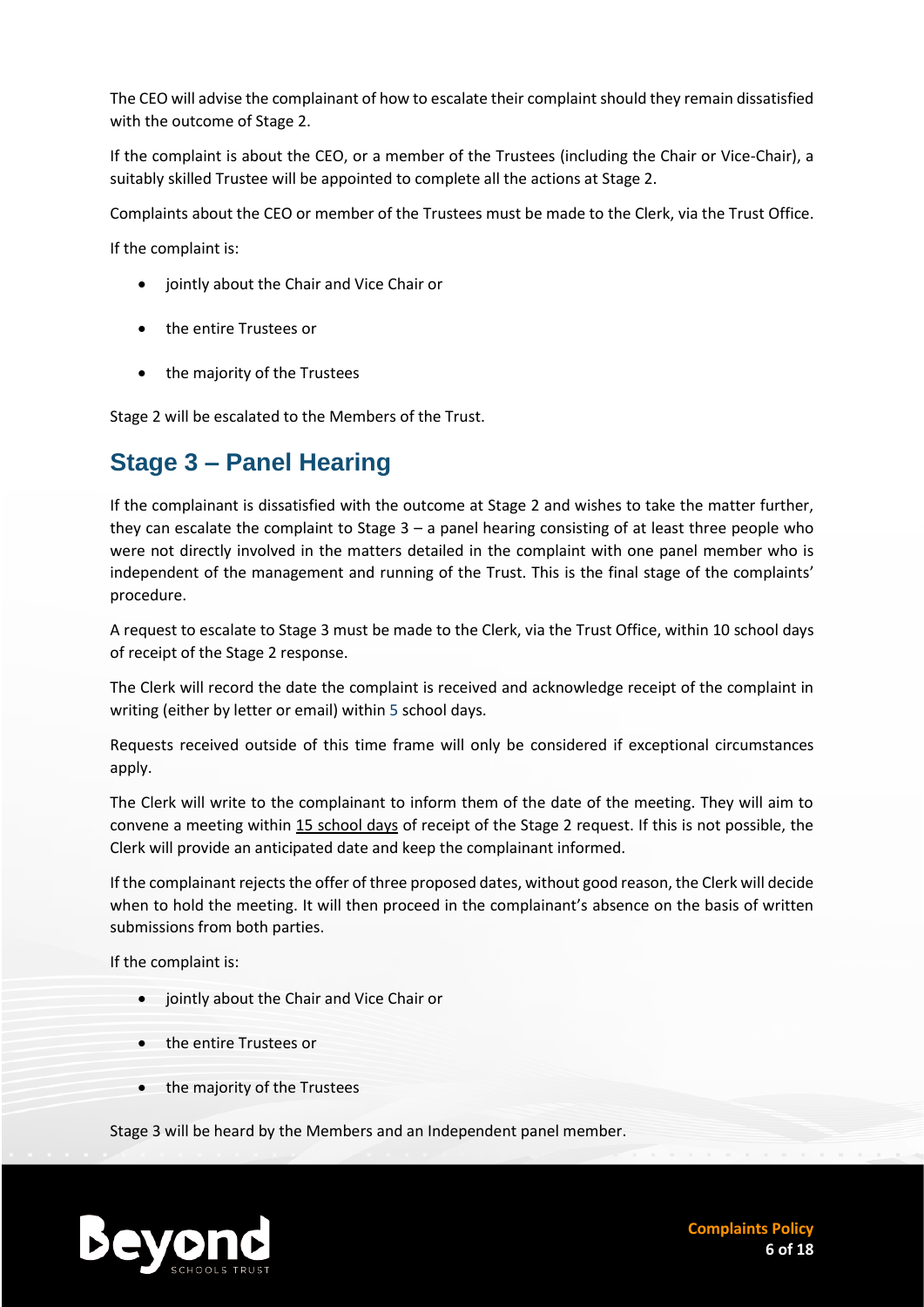A complainant may bring someone along to the panel meeting to provide support. This can be a relative or friend. Generally, we do not encourage either party to bring legal representatives to the committee meeting. However, there may be occasions when legal representation is appropriate.

For instance, if a Trust employee is called as a witness in a complaint meeting, they may wish to be supported by union and/or legal representation.

*Note: Complaints about staff conduct will not generally be handled under this complaint's procedure. Complainants will be advised that any staff conduct complaints will be considered under staff disciplinary procedures, if appropriate, but outcomes will not be shared with them.* 

Representatives from the media are not permitted to attend.

At least 5 school days before the meeting, the Clerk will:

- confirm and notify the complainant of the date, time, and venue of the meeting, ensuring that, if the complainant is invited, the dates are convenient to all parties and that the venue and proceedings are accessible
- request copies of any further written material to be submitted to the committee at least 5 school days before the meeting.

Any written material will be circulated to all parties at least 5 school days before the date of the meeting. The committee will not normally accept, as evidence, recordings of conversations that were obtained covertly and without the informed consent of all parties being recorded.

The committee will also not review any new complaints at this stage or consider evidence unrelated to the initial complaint to be included. New complaints must be dealt with from Stage 1 of the procedure.

The meeting will be held in private. Electronic recordings of meetings or conversations are not normally permitted unless a complainant's own disability or special needs require it. Prior knowledge and consent of all parties attending must be sought before meetings or conversations take place. Consent will be recorded in any minutes taken.

The committee will consider the complaint and all the evidence presented. The committee can:

- uphold the complaint in whole or in part
- dismiss the complaint in whole or in part.

If the complaint is upheld in whole or in part, the committee will:

- decide on the appropriate action to be taken to resolve the complaint
- where appropriate, recommend changes to the Trust's systems or procedures to prevent similar issues in the future.

The Chair of the Committee will provide the complainant and the Beyond Schools Trust with a full explanation of their decision and the reason(s) for it, in writing, within 5 school days.

The letter to the complainant will include details of how to contact the Education and Skills Funding Agency (ESFA) if they are dissatisfied with the way their complaint has been handled by the Trust

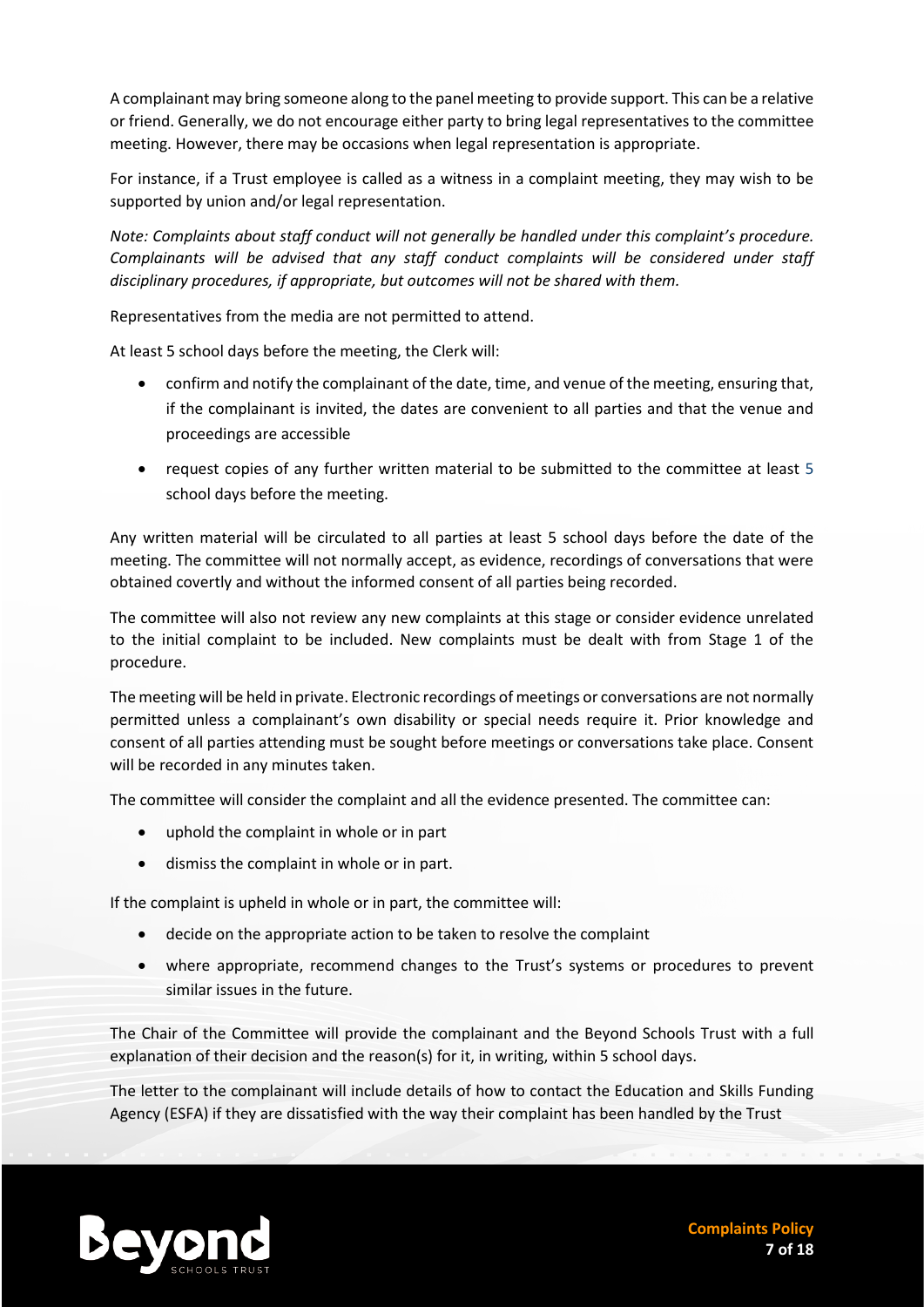The response will detail any actions taken to investigate the complaint and provide a full explanation of the decision made and the reason(s) for it. Where appropriate, it will include details of actions the Beyond Schools Trust will take to resolve the complaint.

The panel will ensure that those findings and recommendations are sent by electronic mail or otherwise given to the complainant and, where relevant, the person complained about. Furthermore, they will be available for inspection on the Trust premises by the proprietor and the CEO.

A written record will be kept of all complaints, and of whether they are resolved at the preliminary stage or proceed to a panel hearing, along with what actions have been taken, regardless of the decision.

All correspondence statements and records relating to individual complaints will be kept confidential, except where the Secretary of State or a body conducting an inspection under section 109 of the 2008 Act requests access to them.

# **Complaints escalated to / about the Trust, CEO or Trustee**

If a complaint is escalated to Beyond Schools Trust "the Trust" or if a complainant wishes to complain directly about the Trust, then the complaint should be sent to the CEO to be investigated.

The CEO will write to the complainant acknowledging the complaint within **5 school days** of the date that the written request was received. The acknowledgement will confirm that the complaint will now be investigated under Stage 2 of this Complaints Policy and will confirm the date for providing a response to the complainant.

Following the investigation, the CEO will write to the complainant confirming the outcome within **10 school days** of the date that the letter was received. If this time limit cannot be met, the CEO will write to the Complainant within **8 school days** of the date that the letter was received**,** explaining the reason for the delay and providing a revised date.

If the complaint concerns the CEO or a Trustee, the complaint should be investigated by the Chair of the Trust Board. If a formal complaint form is received about the Chair, the complaint will be referred to the Vice Chair for investigation

*NB. Where the Chair of the Trust Board has investigated the complaint, they will write the letter of outcome to the Complainant and provide a copy to the CEO.* 

If the complainant is not satisfied with the outcome of the previous stage, the complainant should write to the Clerk to the Trust Board asking for the complaint to be heard before a Complaint Panel, within 10 school days.

The Clerk will record the date the complaint is received and acknowledge receipt of the complaint in writing (either by letter or email) within 5 school days.

Requests received outside of this time frame will only be considered if exceptional circumstances apply.

The Clerk will write to the complainant to inform them of the date of the meeting. They will aim to convene a meeting within 15 school days of receipt of the Stage 3 request. If this is not possible, the Clerk will provide an anticipated date and keep the complainant informed.

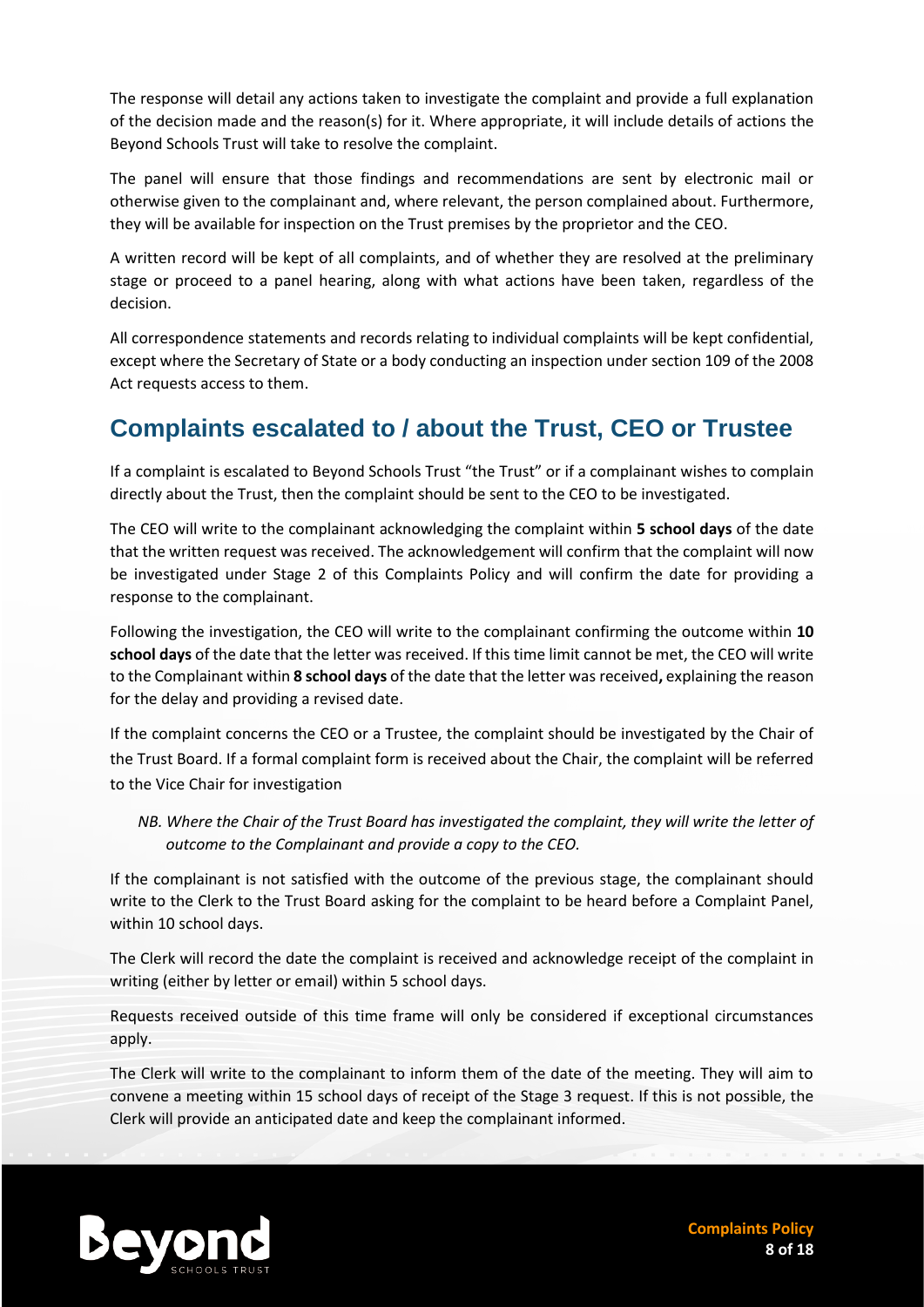If the complainant rejects the offer of three proposed dates, without good reason, the Clerk will decide when to hold the meeting. It will then proceed in the complainant's absence on the basis of written submissions from both parties.

If the complaint is:

- jointly about the Chair and Vice Chair or
- the entire Trust board or
- the majority of the Trust board

Stage 3 will be heard by a completely independent committee panel.

The Complaint Panel will consist of three members. None of the three members of the Complaint Panel will have been involved in the incidents or events which led to the complaint, or have been involved in dealing with the complaint in the previous stages, of have any detailed prior knowledge of the complaint.

One of the Complaint Panel members will be independent of the management and running of the Academy Trust. This means that the independent Complaint Panel member will not be a Trustee or an employee of the Trust.

A complainant may bring someone along to the panel meeting to provide support. This can be a relative or friend. Generally, we do not encourage either party to bring legal representatives to the committee meeting. However, there may be occasions when legal representation is appropriate.

For instance, if a trust employee is called as a witness in a complaint meeting, they may wish to be supported by union and/or legal representation.

*Note: Complaints about staff conduct will not generally be handled under this complaints procedure. Complainants will be advised that any staff conduct complaints will be considered under staff disciplinary procedures, if appropriate, but outcomes will not be shared with them.* 

Representatives from the media are not permitted to attend.

At least 10 school days before the meeting, the Clerk will:

- confirm and notify the complainant of the date, time and venue of the meeting, ensuring that, if the complainant is invited, the dates are convenient to all parties and that the venue and proceedings are accessible
- request copies of any further written material to be submitted to the committee at least 5 school days before the meeting.

Any written material will be circulated to all parties at least 5 school days before the date of the meeting. The committee will not normally accept, as evidence, recordings of conversations that were obtained covertly and without the informed consent of all parties being recorded.

The committee will also not review any new complaints at this stage or consider evidence unrelated to the initial complaint to be included. New complaints must be dealt with from Stage 1 of the procedure.

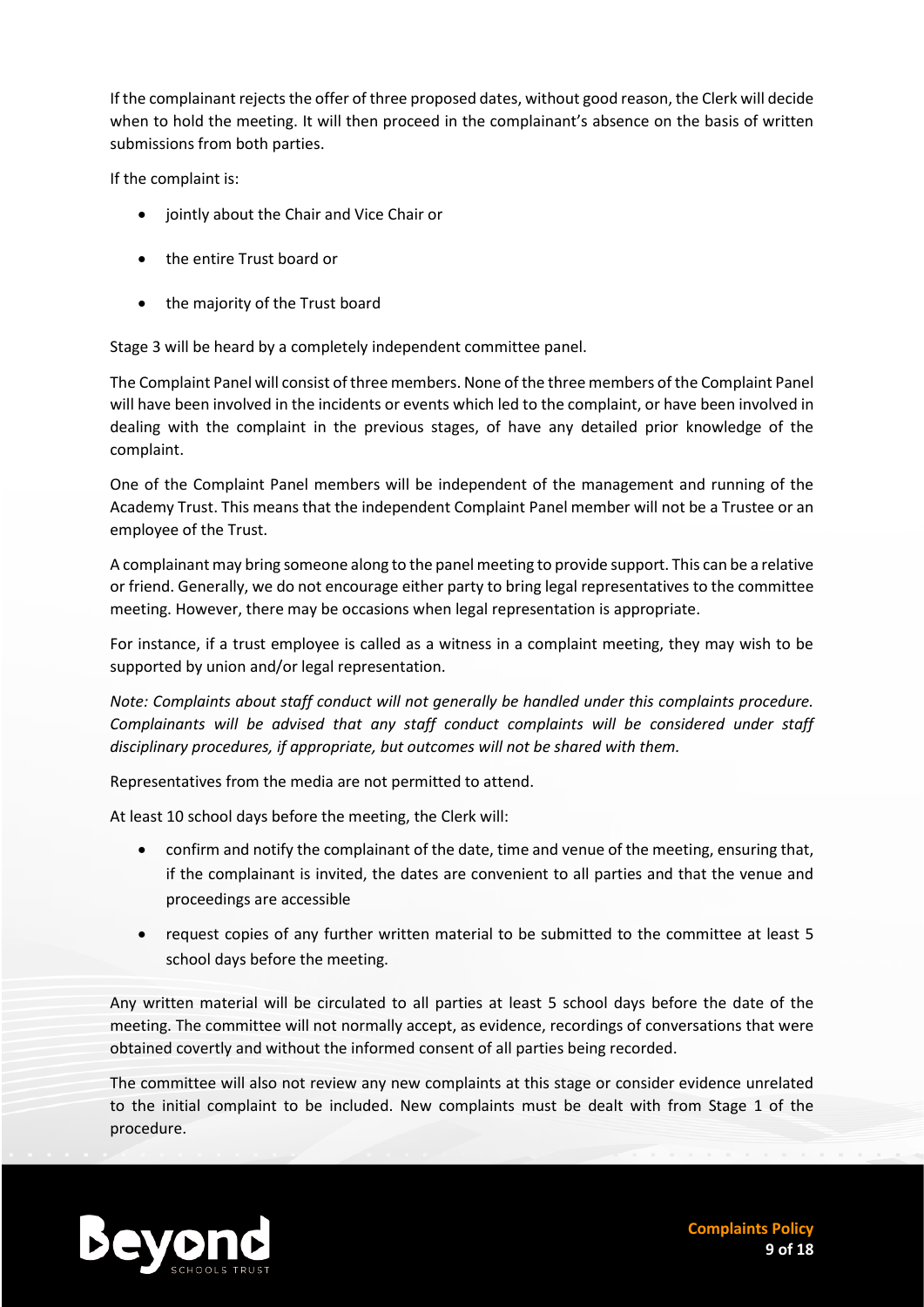The meeting will be held in private. Electronic recordings of meetings or conversations are not normally permitted unless a complainant's own disability or special needs require it. Prior knowledge and consent of all parties attending must be sought before meetings or conversations take place. Consent will be recorded in any minutes taken.

The committee will consider the complaint and all the evidence presented. The committee can:

- uphold the complaint in whole or in part
- dismiss the complaint in whole or in part.

If the complaint is upheld in whole or in part, the committee will:

- decide on the appropriate action to be taken to resolve the complaint
- where appropriate, recommend changes to the school's systems or procedures to prevent similar issues in the future.

The Chair of the Committee will provide the complainant and Beyond Schools Trust with a full explanation of their decision and the reason(s) for it, in writing, within 5 school days.

The letter to the complainant will include details of how to contact the Education and Skills Funding Agency (ESFA) if they are dissatisfied with the way their complaint has been handled by Beyond Schools Trust.

The response will detail any actions taken to investigate the complaint and provide a full explanation of the decision made and the reason(s) for it. Where appropriate, it will include details of actions Beyond Schools Trust will take to resolve the complaint.

The panel will ensure that those findings and recommendations are sent by electronic mail or otherwise given to the complainant and, where relevant, the person complained about. Furthermore, they will be available for inspection on the school premises by the proprietor and the head teacher.

A written record will be kept of all complaints, and of whether they are resolved at the preliminary stage or proceed to a panel hearing, along with what actions have been taken, regardless of the decision.

All correspondence statements and records relating to individual complaints will be kept confidential, except where the Secretary of State or a body conducting an inspection under section 109 of the 2008 Act requests access to them.

# **Next Steps**

If the complainant believes the Trust did not handle their complaint in accordance with the published complaints procedure or they acted unlawfully or unreasonably in the exercise of their duties under education law, they can contact the ESFA after they have completed Stage 3.

The ESFA will not normally reinvestigate the substance of complaints or overturn any decisions made by the Trust. They will consider whether the Trust has adhered to education legislation and any statutory policies connected with the complaint and whether they have followed [Part 7 of the](http://www.legislation.gov.uk/uksi/2010/1997/schedule/1/made)  [Education \(Independent School Standards\) Regulations 2014.](http://www.legislation.gov.uk/uksi/2010/1997/schedule/1/made)



**Complaints Policy 10 of 18**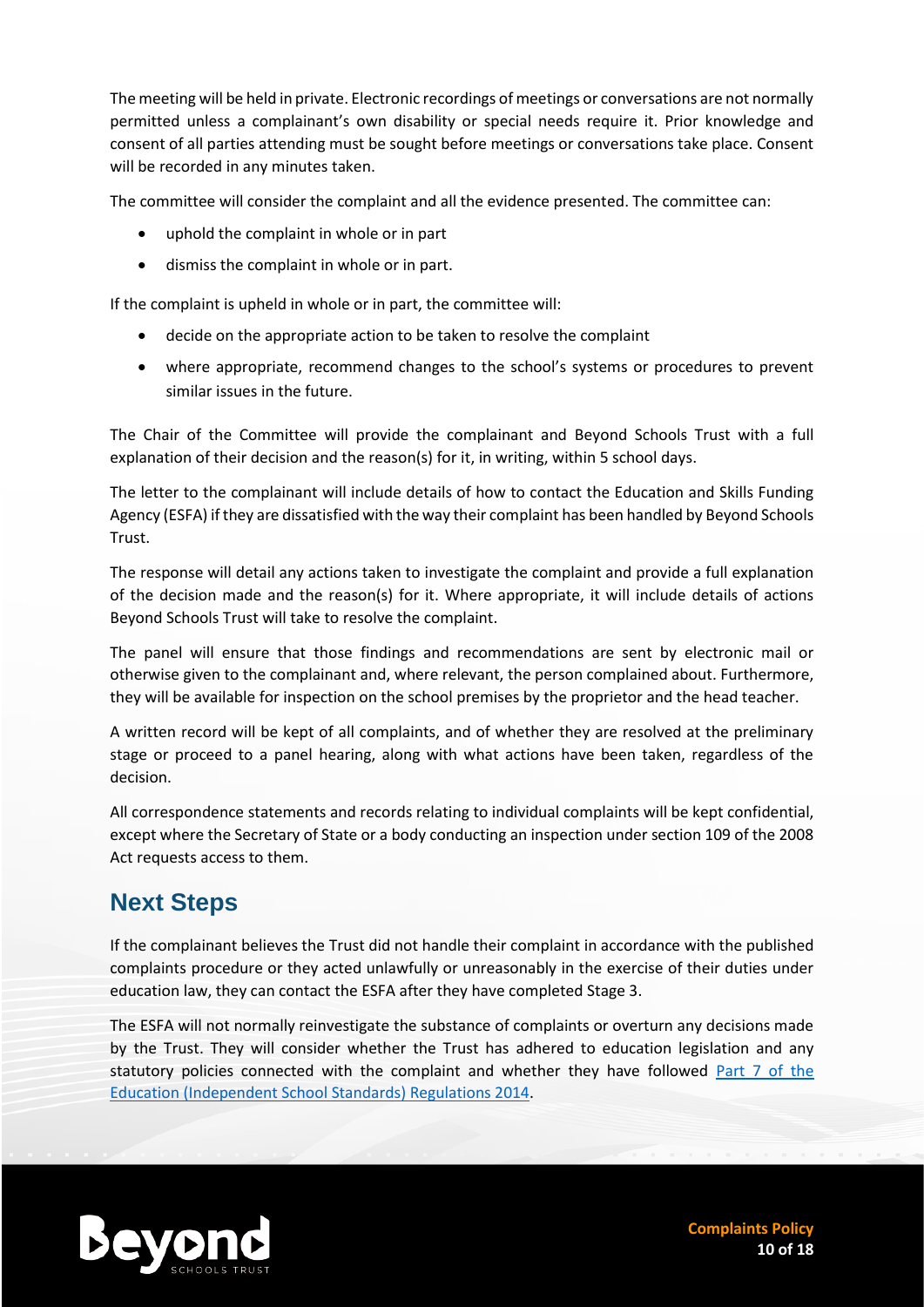The complainant can refer their complaint to the ESFA online at[: www.education.gov.uk/contactus,](http://www.education.gov.uk/contactus) by telephone on: 0370 000 2288 or by writing to:

Academy Complaints and Customer Insight Unit Education and Skills Funding Agency Cheylesmore House 5 Quinton Road Coventry CV1 2WT



**Complaints Policy 11 of 18**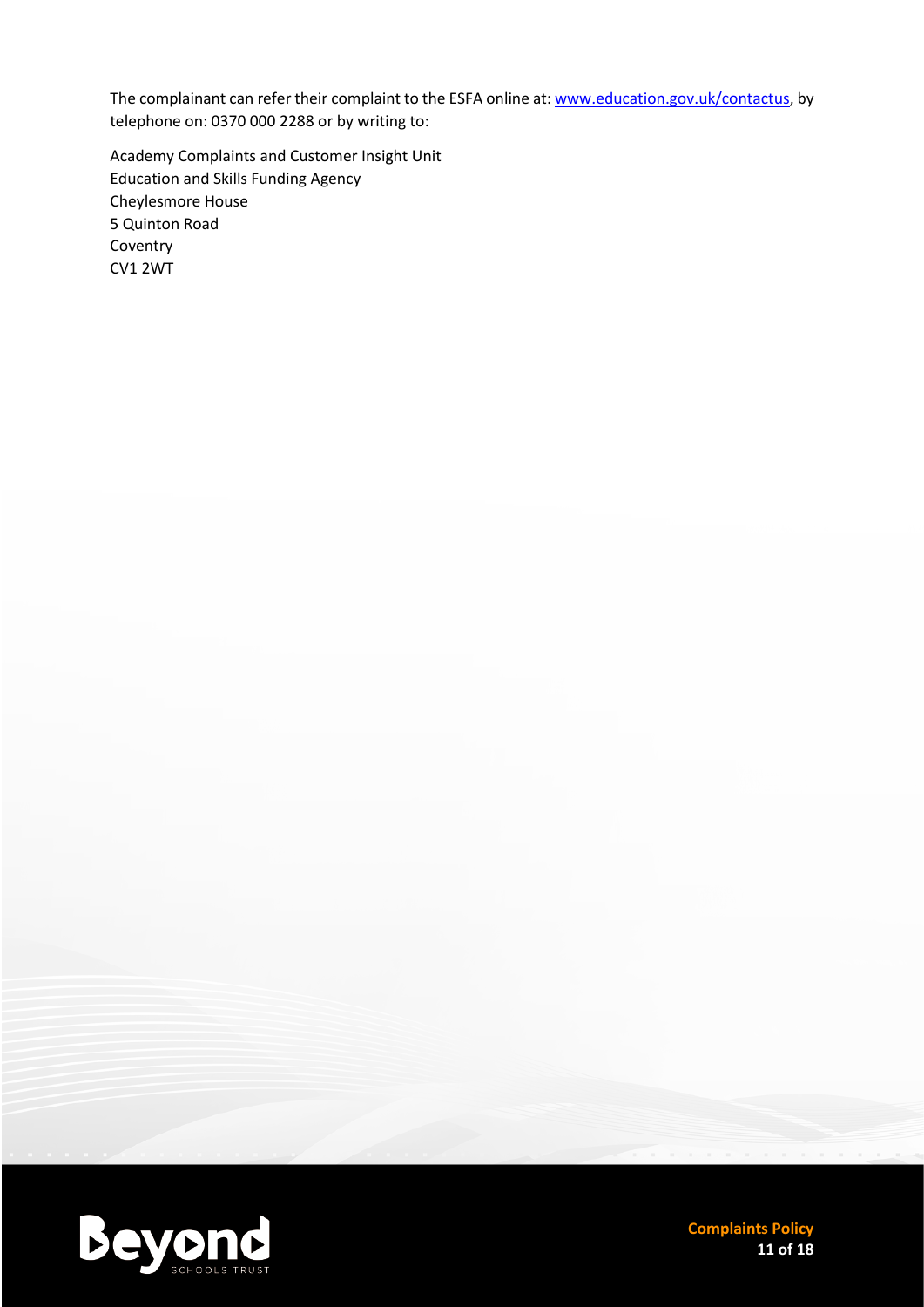# **Complaint Form**

Please complete and return to (*either CEO/Clerk to the Trustees)* who will acknowledge receipt and explain what action will be taken.

| Your name:                                                                                                                                                                                                                                                                    |                                                                                                  |
|-------------------------------------------------------------------------------------------------------------------------------------------------------------------------------------------------------------------------------------------------------------------------------|--------------------------------------------------------------------------------------------------|
| Student's name (if relevant):                                                                                                                                                                                                                                                 |                                                                                                  |
| Your relationship to the student (if relevant):                                                                                                                                                                                                                               |                                                                                                  |
| <b>Address:</b>                                                                                                                                                                                                                                                               |                                                                                                  |
|                                                                                                                                                                                                                                                                               |                                                                                                  |
| Postcode:                                                                                                                                                                                                                                                                     |                                                                                                  |
| Day time telephone number:                                                                                                                                                                                                                                                    |                                                                                                  |
| <b>Evening telephone number:</b>                                                                                                                                                                                                                                              |                                                                                                  |
| <b>Email address:</b>                                                                                                                                                                                                                                                         |                                                                                                  |
| about it.                                                                                                                                                                                                                                                                     | Please give details of your complaint, including whether you have spoken to anybody at the Trust |
|                                                                                                                                                                                                                                                                               |                                                                                                  |
|                                                                                                                                                                                                                                                                               |                                                                                                  |
|                                                                                                                                                                                                                                                                               |                                                                                                  |
|                                                                                                                                                                                                                                                                               |                                                                                                  |
|                                                                                                                                                                                                                                                                               |                                                                                                  |
|                                                                                                                                                                                                                                                                               |                                                                                                  |
|                                                                                                                                                                                                                                                                               |                                                                                                  |
|                                                                                                                                                                                                                                                                               |                                                                                                  |
|                                                                                                                                                                                                                                                                               |                                                                                                  |
|                                                                                                                                                                                                                                                                               |                                                                                                  |
|                                                                                                                                                                                                                                                                               |                                                                                                  |
|                                                                                                                                                                                                                                                                               |                                                                                                  |
|                                                                                                                                                                                                                                                                               |                                                                                                  |
|                                                                                                                                                                                                                                                                               |                                                                                                  |
|                                                                                                                                                                                                                                                                               |                                                                                                  |
| the control of the control of the control of the control of<br>and the state of the control of the control of the control of the control of the control of the control of the                                                                                                 |                                                                                                  |
| the control of the control of the control of the control of the control of the control of the control of the control of the control of the control of the control of the control of the control of the control of the control<br>the control of the control of the control of |                                                                                                  |
| the control of the control of the control of the control of the control of the control of                                                                                                                                                                                     |                                                                                                  |
|                                                                                                                                                                                                                                                                               |                                                                                                  |

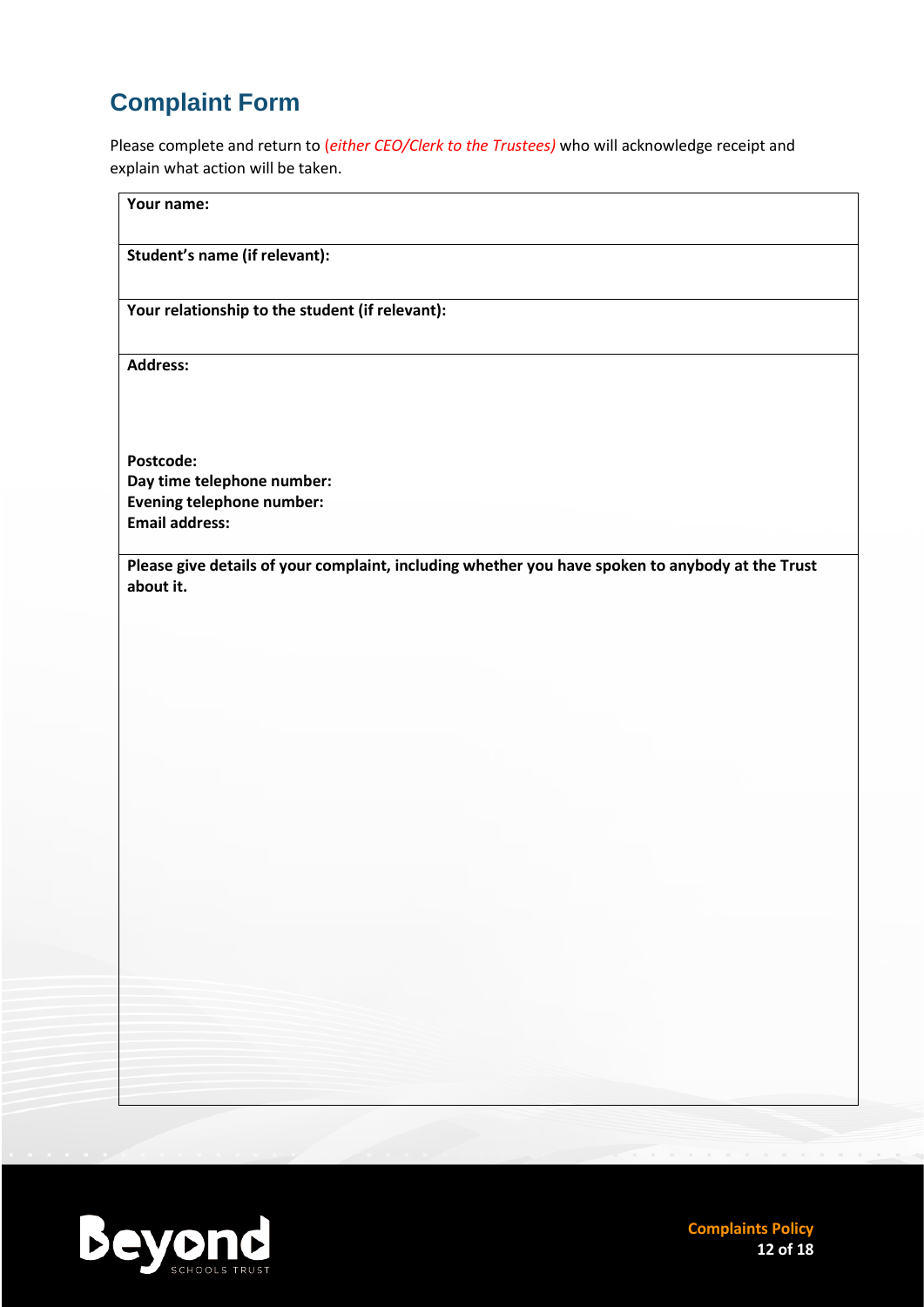| What actions do you feel might resolve the problem at this stage? |
|-------------------------------------------------------------------|
|                                                                   |
|                                                                   |
|                                                                   |
|                                                                   |
|                                                                   |
|                                                                   |
|                                                                   |
|                                                                   |
|                                                                   |
|                                                                   |
|                                                                   |
|                                                                   |
|                                                                   |
|                                                                   |
| Are you attaching any paperwork? If so, please give details.      |
|                                                                   |
|                                                                   |
|                                                                   |
|                                                                   |
|                                                                   |
|                                                                   |
|                                                                   |
|                                                                   |
|                                                                   |
|                                                                   |
|                                                                   |
| Signature:                                                        |
|                                                                   |
| Date:                                                             |
|                                                                   |
| <b>Official use</b>                                               |
| Date acknowledgement sent:                                        |
| By who:                                                           |
| <b>Complaint referred to:</b>                                     |
|                                                                   |



**Complaints Policy 13 of 18**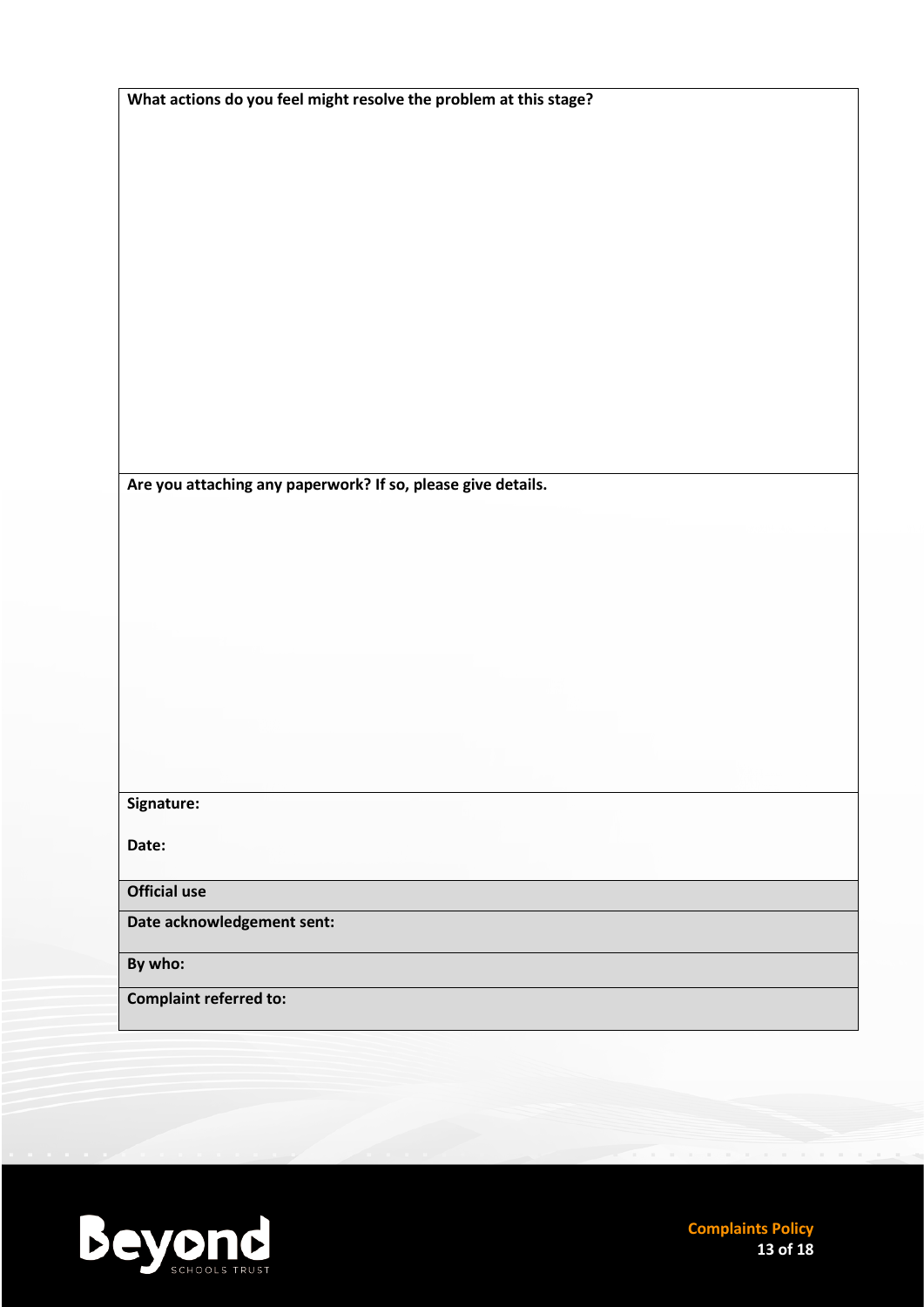| <b>Action taken:</b> |  |
|----------------------|--|
|                      |  |
|                      |  |
|                      |  |
|                      |  |
|                      |  |
|                      |  |
|                      |  |
|                      |  |
|                      |  |
|                      |  |
|                      |  |
|                      |  |
|                      |  |
|                      |  |
|                      |  |
| Date:                |  |
|                      |  |



**Complaints Policy 14 of 18**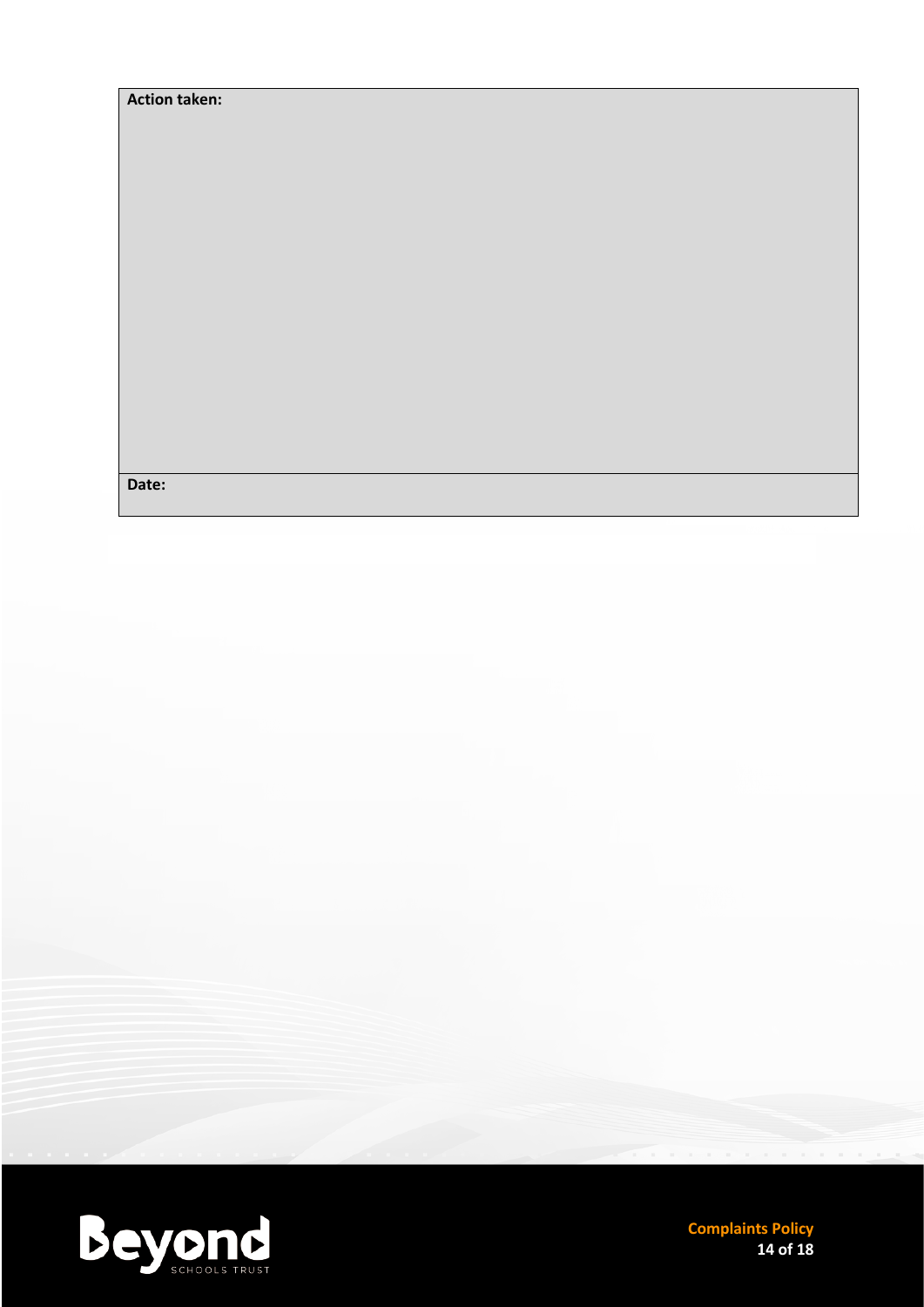# **Roles and Responsibilities**

#### **Complainant**

The complainant will receive a more effective response to the complaint if they:

- explain the complaint in full as early as possible
- co-operate with the school in seeking a solution to the complaint
- respond promptly to requests for information or meetings or in agreeing the details of the complaint
- ask for assistance as needed
- treat all those involved in the complaint with respect
- refrain from publicising the details of their complaint on social media and respect confidentiality.

#### **Investigator**

The investigator's role is to establish the facts relevant to the complaint by:

- providing a comprehensive, open, transparent, and fair consideration of the complaint through:
	- $\circ$  sensitive and thorough interviewing of the complainant to establish what has happened and who has been involved
	- o interviewing staff and children/young people and other people relevant to the complaint
	- o consideration of records and other relevant information
	- o analysing information
- liaising with the complainant and the complaints co-ordinator as appropriate to clarify what the complainant feels would put things right.

The investigator should:

- conduct interviews with an open mind and be prepared to persist in the questioning
- keep notes of interviews or arrange for an independent note taker to record minutes of the meeting
- ensure that any papers produced during the investigation are kept securely pending any appeal
- be mindful of the timescales to respond
- prepare a comprehensive report for the head teacher or complaints committee that sets out the facts, identifies solutions and recommends courses of action to resolve problems.
- The head teacher or complaints committee will then determine whether to uphold or dismiss the complaint and communicate that decision to the complainant, providing the appropriate escalation details.

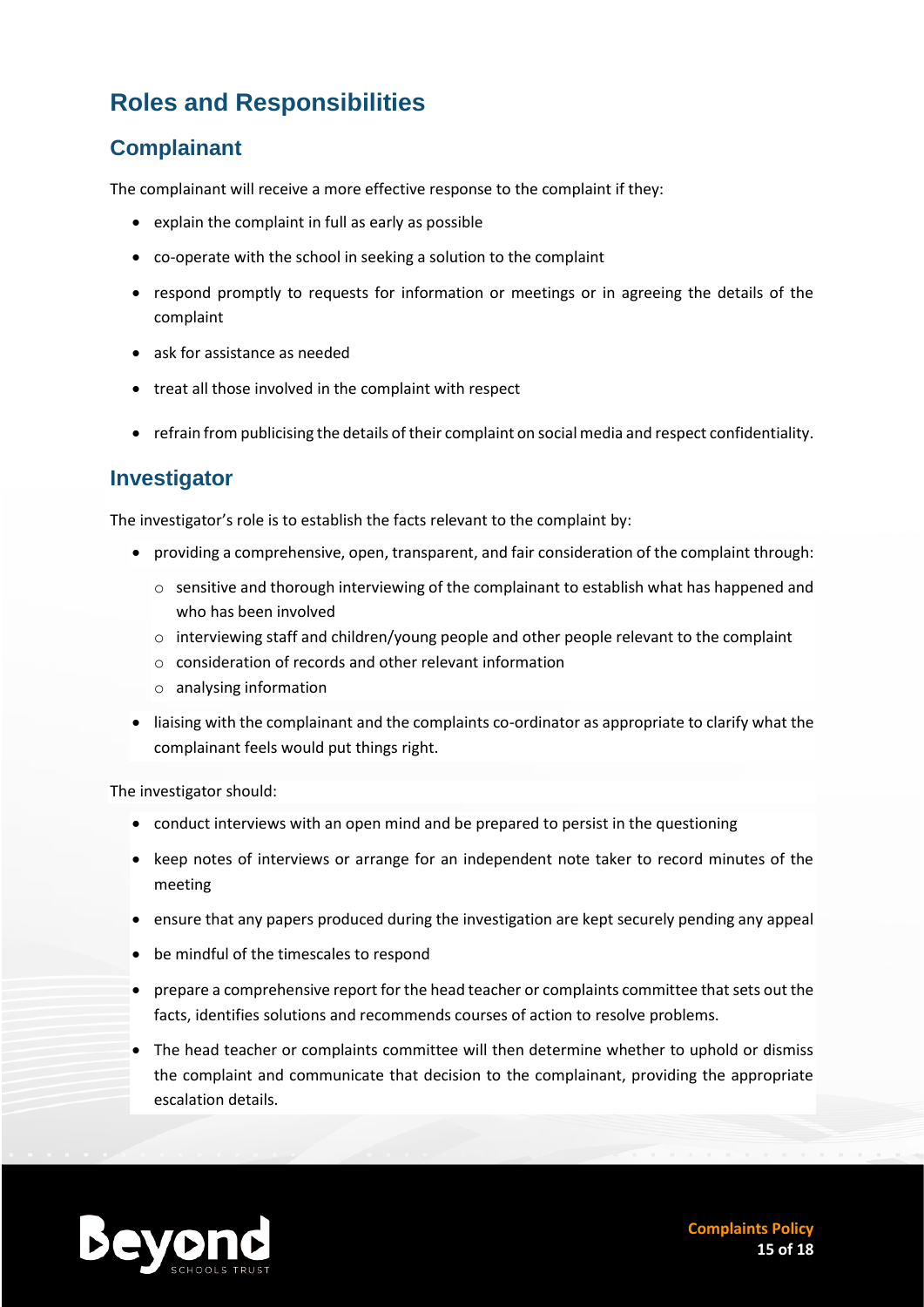#### **Complaints Co-ordinator**

#### **(This could be the CEO / designated complaints Trustee or other staff member providing administrative support)**

#### **The complaints co-ordinator should:**

- ensure that the complainant is fully updated at each stage of the procedure
- liaise with staff members, CEO, Chair of Trustees or the Clerk to ensure the smooth running of the complaint's procedure
- be aware of issues regarding:
	- o sharing third party information
	- o additional support. This may be needed by complainants when making a complaint including interpretation support or where the complainant is a child or young person
- keep records.

#### **Clerk to the Trust Board**

The Clerk is the contact point for the complainant and the committee and should:

- ensure that all people involved in the complaint procedure are aware of their legal rights and duties, including any under legislation relating to school complaints, education law, the Equality Act 2010, the Freedom of Information Act 2000, the Data Protection Act (DPA) 2018 and the General Data Protection Regulations (GDPR)
- set the date, time, and venue of the meeting, ensuring that the dates are convenient to all parties (if they are invited to attend) and that the venue and proceedings are accessible
- collate any written material relevant to the complaint (for example: stage 1 paperwork, school, and complainant submissions) and send it to the parties in advance of the meeting within an agreed timescale
- record the proceedings
- circulate the minutes of the meeting
- notify all parties of the committee's decision.

#### **Committee Chair**

The committee's chair, who is nominated in advance of the complaint meeting, should ensure that:

- both parties are asked (via the Clerk) to provide any additional information relating to the complaint by a specified date in advance of the meeting
- the meeting is conducted in an informal manner, is not adversarial, and that, if all parties are invited to attend, everyone is treated with respect and courtesy

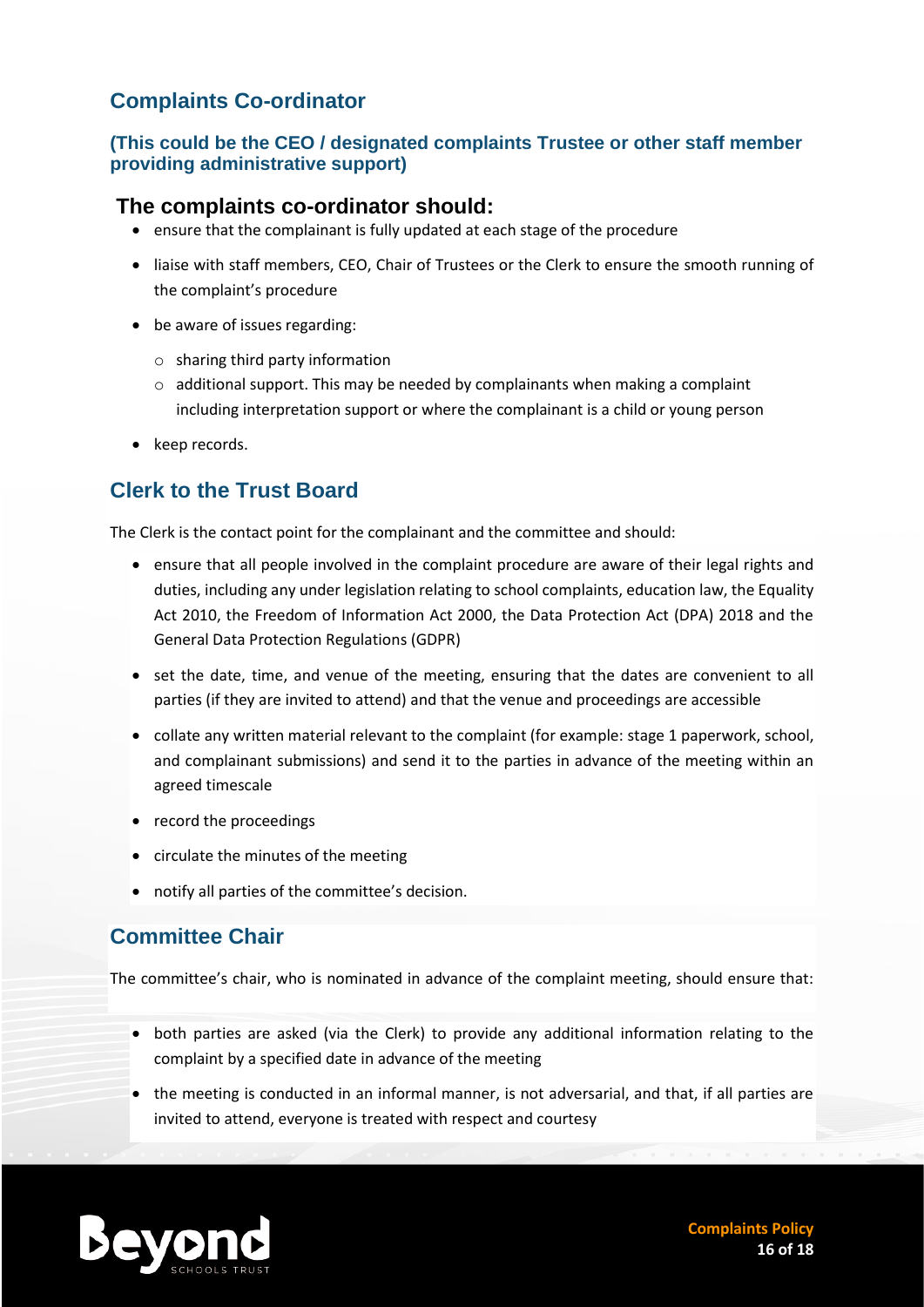- complainants who may not be used to speaking at such a meeting are put at ease. This is particularly important if the complainant is a child/young person
- the remit of the committee is explained to the complainant
- written material is seen by everyone in attendance, provided it does not breach confidentiality or any individual's rights to privacy under the DPA 2018 or GDPR.

If a new issue arises it would be useful to give everyone the opportunity to consider and comment upon it; this may require a short adjournment of the meeting

- both the complainant and the Trust are given the opportunity to make their case and seek clarity, either through written submissions ahead of the meeting or verbally in the meeting itself
- the issues are addressed
- key findings of fact are made
- the committee is open-minded and acts independently
- no member of the committee has an external interest in the outcome of the proceedings or any involvement in an earlier stage of the procedure
- the meeting is minuted
- they liaise with the Clerk (and complaints co-ordinator if the Trust has one).

#### **Committee Member**

Committee members should be aware that:

• the meeting must be independent and impartial, and should be seen to be so

No Governor / Trustee may sit on the committee if they have had a prior involvement in the complaint or in the circumstances surrounding it.

• the aim of the meeting should be to resolve the complaint and achieve reconciliation between the Trust and the complainant

We recognise that the complainant might not be satisfied with the outcome if the meeting does not find in their favour. It may only be possible to establish the facts and make recommendations.

• many complainants will feel nervous and inhibited in a formal setting

Parents/carers often feel emotional when discussing an issue that affects their child.

• extra care needs to be taken when the complainant is a child/young person and present during all or part of the meeting

Careful consideration of the atmosphere and proceedings should ensure that the child/young person does not feel intimidated.

The committee should respect the views of the child/young person and give them equal consideration to those of adults.